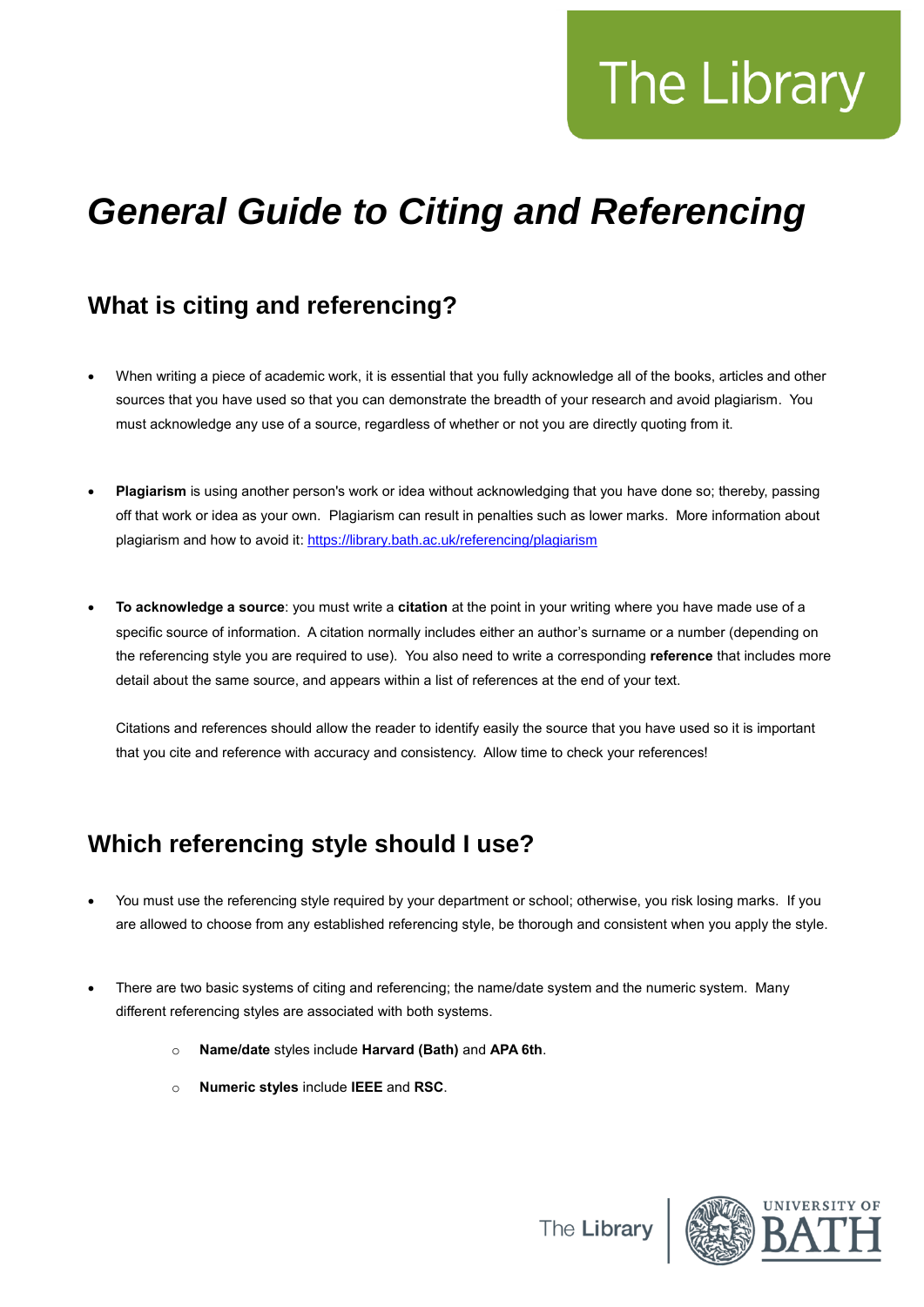# **Citing your sources**

#### **Name/date styles**

Name/date styles such as **Harvard (Bath)** and **APA 6th** require that you enter a citation for each source that you use, by entering the author surname(s) and the year of publication. You also need to enter a full reference for each source in your list of references at the end.

**1.** If the author/editor **name(s) occur naturally** within your text, enter the year of publication in parentheses.

#### **Harvard (Bath) and APA 6th**

Although first prepared by Benedikt (1879), it was not until much later that Osborn and Jay (1975) confirmed its structure.

**2.** If the author/editor **name(s) do not occur naturally** within your text, enter the surname(s) and year of publication in parentheses.

#### **Harvard (Bath)**

Although it was first prepared in the nineteenth century (Benedikt, 1879), its structure was not confirmed until much later (Osborn and Jay, 1975).

#### **APA 6th**

Although it was first prepared in the nineteenth century (Benedikt, 1879), its structure was not confirmed until much later (Osborn & Jay 1975).

**You will need to refer to further guidance on citing sources**. For example, you may need to find out how to enter page numbers, or how to cite sources written by more than two authors. Detailed guides, each covering a different referencing style, are available via<https://library.bath.ac.uk/referencing>

#### **Numeric styles**

Numeric styles such as **IEEE** and **RSC** require that you enter a citation for each source that you use by entering a number at the relevant point. These numbers should run sequentially through your text. Numbers are commonly entered in parentheses (or as superscript text), for example:

Although first prepared by Benedikt (1), its structure was not confirmed until much later (2). It has recently been shown that it is a good chlorinating agent (3).

Each time you cite an individual reference, use the number that you first assigned to it in your text, e.g. each time you cite the work by Benedikt from the example above, you would use (1) to point the reader to the first entry in your list of references. List the references at the end of your text in citation number order.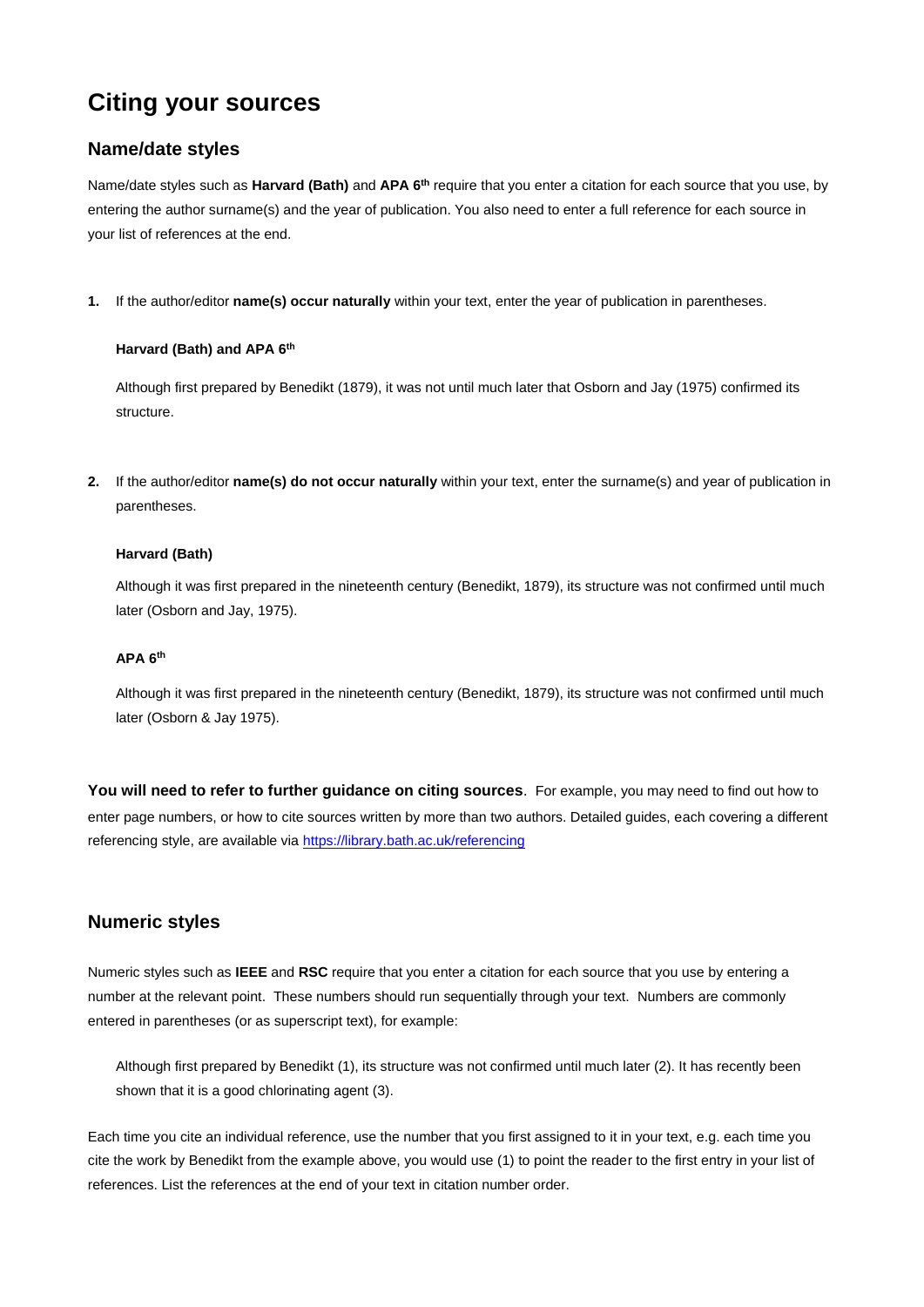## **Referencing different types of document**

The following are examples of the most common types of document that you might need to reference. Note the subtle but important differences between reference examples for the each source. **You will find many other examples** in the guides available via <https://library.bath.ac.uk/referencing>

#### **Book**

#### **APA 6th**

Wells, A.F. (1975). *Structural inorganic chemistry* (4th ed.). Oxford: Clarendon Press.

#### **Harvard (Bath)**

Wells, A.F., 1975. *Structural inorganic chemistry*. 4th ed. Oxford: Clarendon Press.

#### **RSC Style**

1.A.F. Wells, *Structural inorganic chemistry*, Clarendon Press, Oxford, 4th edn., 1975.

#### **Journal article**

#### **APA 6th**

Brunner, F.H. (1949). Synthetic gasoline from natural gas. *Industrial and engineering chemistry*, *41*(11), 2511-2515.

#### **Harvard (Bath)**

Brunner, F.H., 1949. Synthetic gasoline from natural gas. *Industrial and engineering chemistry*, 41(11), pp.2511-2515.

#### **IEEE**

[1] F. H. Brunner, "Synthetic gasoline from natural gas," *Ind. Eng. Chem.*, vol. 41, no. 11, pp. 2511-2515, Nov. 1949.

#### **Web pages**

#### **APA 6th Style**

Holland, M., (2002). *Guide to citing internet sources*. Retrieved November 2, 2002, from: http://www.bournemouth.ac.uk/library/using/guide*to*citing*internet*sourc.html

#### **Harvard (Bath) Style:**

Holland, M., 2002. *Guide to citing Internet sources* [Online]. Poole: Bournemouth University. Available from: http://www.bournemouth.ac.uk/library/using/guide*to*citing*internet*sourc.html [Accessed 4 November 2002].

#### **IEEE Style:**

[1] M. Holland. (2002, November 2). *Guide to citing internet sources* [Online]. Available: http://www.bournemouth.ac.uk/library/using/guide*to*citing*internet*sourc.html